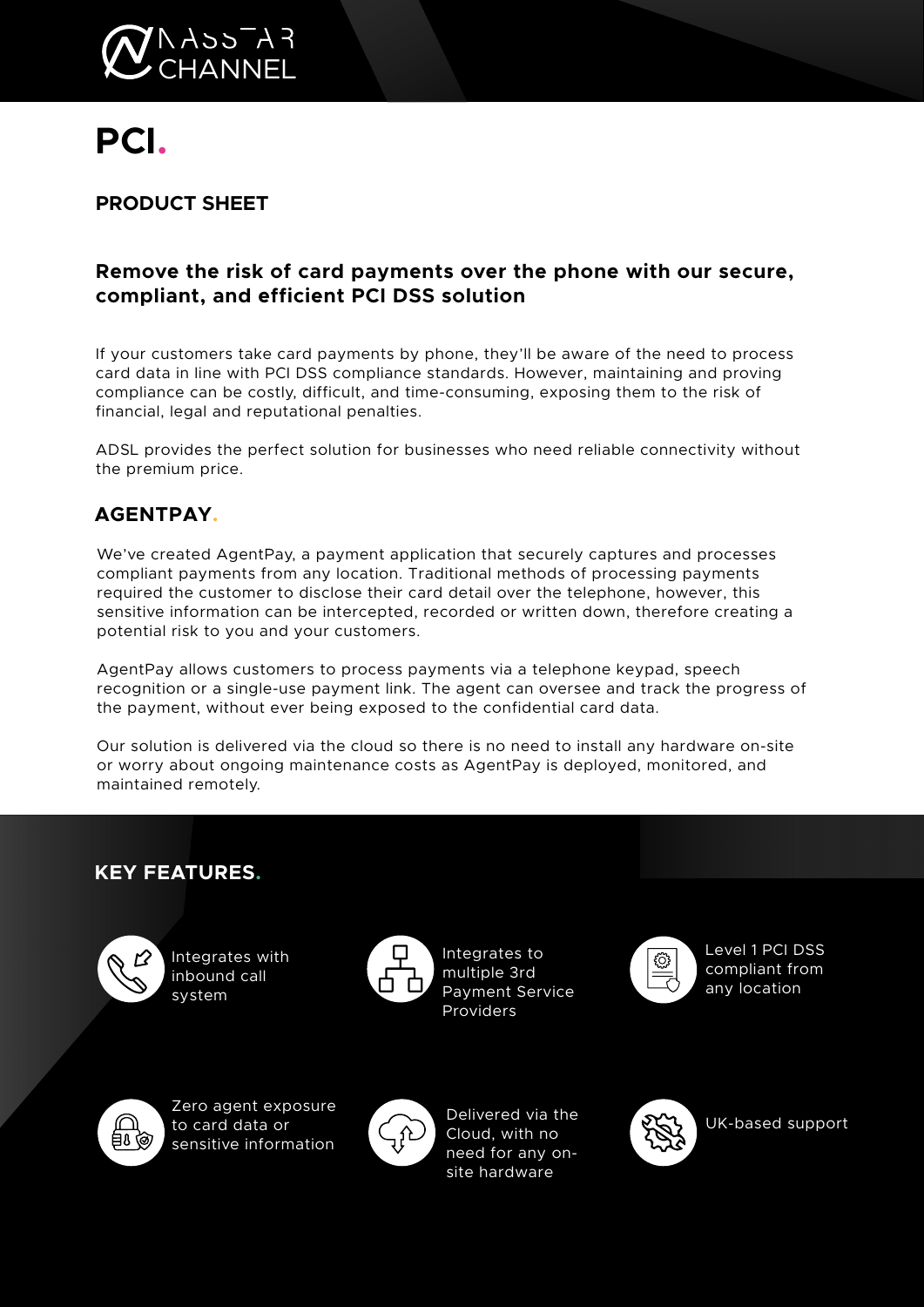# **HOW IT WILL BENEFIT YOUR BUSINESS?**



#### **Full-service design and onboarding support**

Dedicated UK-based account management, service design and technical support throughout the order and provisioning to in-life.



#### **Full integration with voice services**

Integrates with our inbound call management platform, Myriad, for inbound calls where card payments are taken. Offering your customers a fully featured telephony solution from a single provider.



#### **Quick to deploy, fully supported**

When your customers' needs have been scoped, the service can be up and running in a matter of days. And once setup, you'll be supported by a high availability managed service.



#### **Boosts your brand reputation**

The solution not only saves your customers' time and money, it shows your own commitment to data security and cements your position as a trusted, long-term technology partner.

## **HOW IT WILL BENEFIT YOUR CUSTOMERS?**



#### **Ease the burden of PCI DSS**

Reduce their scope for PCI DSS auditing, so they can focus time, money and attention on the things they do best, and avoid financial penalties for breaches and increases in merchant fees for non-compliance.



#### **Protect brand and eliminate customer concerns**

With consumers increasingly reluctant to read out their payment card details to agents, our solution helps to overcome their reservations and increase brand trust and reputation.



#### **Reduce call handling times and lost transactions**

Our solution makes paying for goods and services by phone quick and easy, improving the calling experience for customer and agent and reducing transactions lost to error.



#### **Multi-site coverage**

Supports both on-premise and IP-based telephony, so whichever setup your customer has, and whether agents are based at call centres or remote locations, the solution can be configured to meet individual needs.